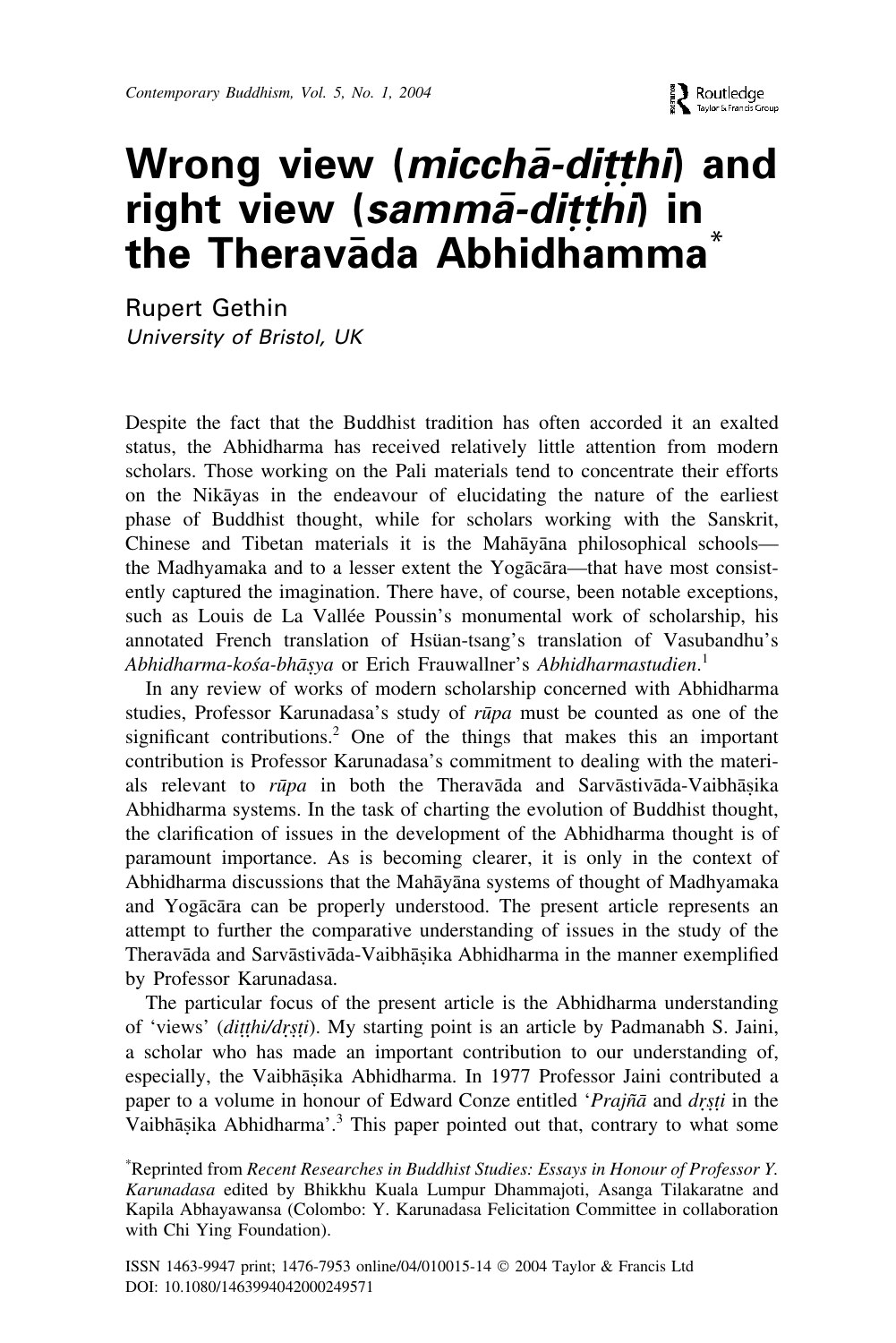might have expected, the understanding of *prajna* and *drsti* reflected in the Vaibhāsika Abhidharma coincided in certain important respects with the understanding of the Prajñāpāramitā literature: the highest wisdom is free from all views including significantly 'right view' (*samyag-drsti*). In passing, Professor Jaini contrasted the Prajñāpāramitā and Vaibhāṣika understanding of *prajñā* and *drsti* with that found in the Theravada Abhidhamma. The present paper owes much to Professor Jaini's insights, but his comments on the Theravada Abhidhamma understanding of *pañña* and *ditthi* seem to me misleading in certain respects, and I would like to try to explore the Theravada treatment further.

First let me try to summarise more fully the account of the Vaibhasika understanding of *drsti* that Professor Jaini presents in his article. He points out that *drsti* is not listed as one of the seventy-five *dharmas* of the Vaibhasika Abhidharma. This is because it is understood not to be a *dharma* in its own right, but rather as a particular mode of occurrence of another *dharma*, namely *prajñā/mati*, one of the ten *caittas* common to all occurrences of *citta* (Abhidhk-bh II 24). *Drsti* in fact constitutes one of two basic subclasses of *prajñā*: *prajñā* that involves 'judgement' (*santīrika*), as opposed to *prajñā* that is free from or beyond judgement (*asantīrika*) (pp. 407–8). The latter subclass in fact consists of the two kinds of pure *anāsrava* knowledge that occur at the moment of the attainment of Arhatship, knowledge of the destruction of the *a¯sravas* and knowledge of their non-arising, together with the *prajna* that arises in association with the five kinds of immediate sense consciousness;<sup>4</sup> all other occurrences of *prajn˜a¯* fall into the former class (Abhidh-k-bh I 41 c-d, VII 1) and are thus instances of *drsti*. But this primary subclass of *prajn* $\bar{a}$  itself falls into two further subclasses: wrong or false views (*mithya¯-drsti*) and right views (*samyag-drsti*). Wrong or false view, then, is not understood, as one might have perhaps expected, as some sort of manifestation of delusion (*moha*, *avidya¯*), but counter-intuitively as a form of 'wisdom' or *prajñā*—albeit a form conditioned by delusion.

Views in general are instances of *prajña* that entail a certain kind of determining or judgement: wrong or false views involve faulty and inaccurate determining or judgement; right views are correct and accurate. Prior to the arising of the *darsana-maxya* and the attainment of the path of stream-attainment, beings waver between false views and ordinary (*laukika*) right views, but at the moment of stream-attainment 'the path of seeing' abandons, once and for all, all false views. The first factor of the eightfold path, right view (*samyagdrsti*), is thus established. But this does not mean that the stream-attainer has perfected wisdom; there is the higher *prajñā*, beyond judgements, beyond right view, to be attained by the path of Arhatship. Jaini interprets this *prajna*'s being beyond judgement in terms of its being free from what the Mahava texts call 'conceptual constructions' (*vikalpa*), although, unlike the Mahāyāna equivalent, it is still defined as having as its object true existents; namely, *dharmas*.

Since it was not his prime concern, Jaini's account of *ditthi* in the Theravada Abhidhamma is, understandably, incomplete. He merely notes that the Theravadins define *ditthi* exclusively in terms of 'false view' (*miccha¯-ditthi/mithya¯-drsti*), which is then treated as a *dhamma* in its own right,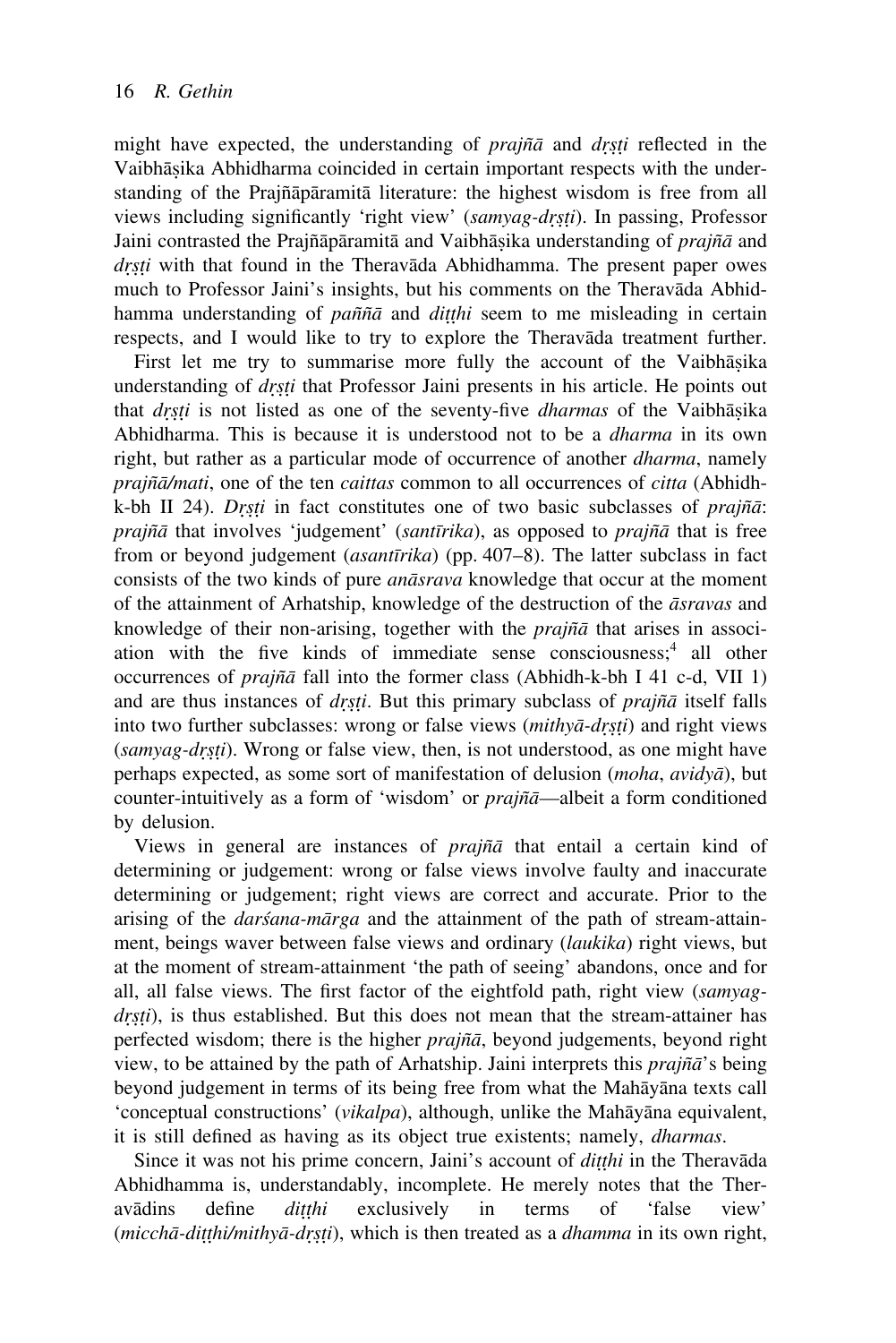distinct from both *pañña* and delusion (*moha*, *avijja*); the Theravadins then take 'right view' (*samma¯-ditthi*), established at the moment of streamattainment, not as a form of *ditthi*, but as equivalent to the highest wisdom (*pañña*). From this he draws two conclusions. (1) On the Theravada view, the highest *paññā* ( = *sammā-ditthi*), although free of false views, is not understood, as it is in the Vaibhasika system, to be beyond all views; the Theravadins are in fact content with a simple 'breakdown of cognition into "inaccurate" and "accurate" modes' (p. 407), whereas the Vaibhāsikas in effect propose a break down into three essential modes; namely, inaccurate, accurate and free of judgement.  $(2)$  Furthermore, for the Theravadins the distinction between stream-attainment and arahatship is not one of 'understanding attained', as it is in the Vaibhasika system, but one of 'defilements overcome' (p. 407). In other words, the highest wisdom and understanding is already attained at the moment of stream-attainment, and a text such as the *Atthasa¯linı¯* struggles to explain the function of *samma¯-ditthi* in the higher paths.

This statement of the matter seems to me somewhat misleading and not to take proper account of the particular dynamic of the Theravada system. For the remainder of this paper I would like to fill in the Theravada account of *ditthi*, comment on the two conclusions drawn by Jaini and finish by passing some comments on the relationship of greed and ignorance in Buddhist thought and its significance for the Buddhist understanding of what constitutes wisdom and knowledge.

## **Pan˜ n˜ a¯ and Ditthi in the Therava¯ da Abhidhamma**

To say that the Theravadins understand *dithi* in the restricted sense of what the Vaibhasikas call *mithya-drsti* is of course correct as far as it goes, but since in the Vaibha¯sika system *mithya¯-drsti* and *samyag-drsti* are species of the same *dharma* (namely, *prajñā*) while in the Theravada they are two quite distinct *dharmas*, to say this and no more obscures the peculiar dynamic of the Theravada system. A closer examination of the Theravada understanding of the relationship between *pañña* and *dithi* in the light of Jaini's findings thus promises to illuminate aspects of Buddhist thought more generally.

In trying to demarcate the differences between the Vaibhāsika and Theravāda presentation of *prajñā/paññā*, one must first take account of the fact that, for the Theravādins, *paññā*, unlike *prajñā* for the Vaibhāṣikas, is not a universal *cetasika* arising with all instances of thought. For the Theravadins *panna* is not even universal to all 'skilful' consciousness (*kusala-citta*). In sense-sphere (*kāmāvacara*) consciousness it is in fact restricted to the four types of skilful consciousness associated with knowledge ( $\tilde{n}$ *ana-sampayutta*), along with the corresponding resultant (*vipāka*) and *kiriya* consciousness; otherwise wisdom is a feature of the types of consciousness constituting various meditation attainments: the fifteen form-sphere (*rūpāvacara*) consciousnesses, the twelve formless-sphere (*arūpāvacara*) consciousnesses and the types of 'world-transcending' (*lokuttara*) consciousness that constitute the attainment of the paths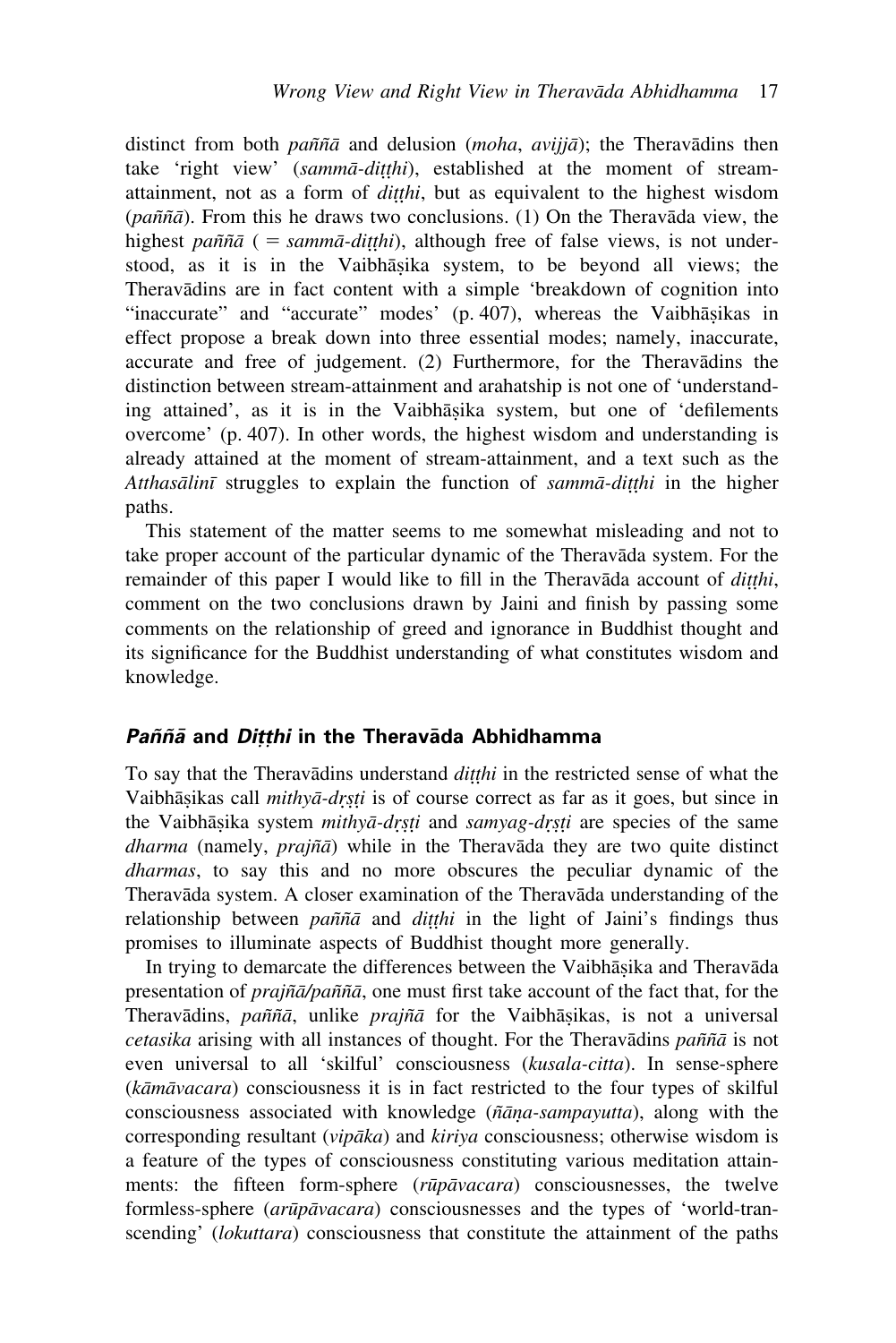and fruits of stream-entry (*sotāpatti*), once-return (*sakadāgāmitā*), non-return (*ana¯ga¯mita¯*) and arahatship (*arahatta*).<sup>5</sup>

Jaini refers to the Theravada understanding of the equivalence of *panna* and *samma¯-ditthi*; this equivalence is established in the canonical Abhidhamma texts by the register of terms employed in the definition of *panna* in the *Dhammasan˙gani* and *Vibhan˙ga*; this regularly includes the term *samma¯-ditthi*. 6 That *pan˜n˜a¯* and *samma¯-ditthi* should be regarded as that which knows the four truths, and hence the highest wisdom, follows from various passages repeated in the Nikava and Abhidhamma texts.<sup>7</sup>

For the Theravadins, then, as Jaini has pointed out *(miccha)-dithi* is taken as a distinct *dhamma* in its own right while *sammā-ditthi* is equated with *paññā* or wisdom, but it does not necessarily follow from this, as Jaini seems to assume, that the Theravadins simply break down 'cognition into "inaccurate" and "accurate" modes', and that no distinctions are made in the Theravada Abhidhamma between different levels and kinds of (*miccha¯*-)*ditthi*, between different levels and kinds of *paññā*, or between different levels and kinds of *samma¯-ditthi*. Jaini makes the extremely important point (p. 406) that the Vaibhāsikas use the term *prajñā* 'in a generic rather than specific sense', but as I have argued elsewhere, the same is true of the terms for all *dharmas* in both the Theravada and Sarvastivada systems: the terms for all *dharmas* signify generic classes of events.<sup>8</sup> Thus, for example, according to the *Dhammasan˙gani* the 'awakening factor of investigation of dhamma' (*dhamma-vicaya-sam-bojjhanga*), like *sammā-ditthi*, can be seen as equivalent to the *dhamma* of *pañña*, yet this is only so at the moments of attaining the transcendent paths and fruits, and thus not all instances of *pañña* are instances of *dhamma-vicaya-sam-bojjhanga*.<sup>9</sup> Thus, for the *Dhammasangani* a moment of ordinary sense-sphere consciousness accompanied by knowledge constitutes a real occurrence of wisdom and right view, yet it is only at the moments of attaining stream-entry, once-return, non-return or arahatship that wisdom is strong or intense enough to constitute the awakening factor of investigation of *dhammas*. For the Theravada Abhidhamma, then, distinctions between different 'degrees' of *panna* certainly exist. Indeed, if this were not the case we would have to conclude, on the basis of the fact that the *Dhammasan˙gani* regards *samma¯-ditthi* as a general concomitant of skilful sense-sphere consciousness connected with knowledge, that there is no distinction to be made not only between the understanding of the stream-attainer and the understanding of the arahat, but also between the understanding of the ordinary unawakened *puthujjana* and that of the arahat.<sup>10</sup> Such a conclusion can hardly be intended, since it makes a nonsense of the Buddhist path to awakening.

A basic distinction is already made in the Nikavas—in the *Mahācattārīsaka Sutta*—between, on the one hand, *samma¯-ditthi* that is not free of the defiling influxes (sāsava), concerned with auspicious, meritorious action (*puñña-bhāgiya*) and that results in the acquisition of further rebirth (*upadhivepakka*), and, on the other hand, *samma¯-ditthi* that is 'noble' (*ariya*), free of the defiling influxes (*anāsava*), world-transcending (*lokuttara*) and a factor of the path (*magganga*).<sup>11</sup> The first is defined according to a stock Nikava formula: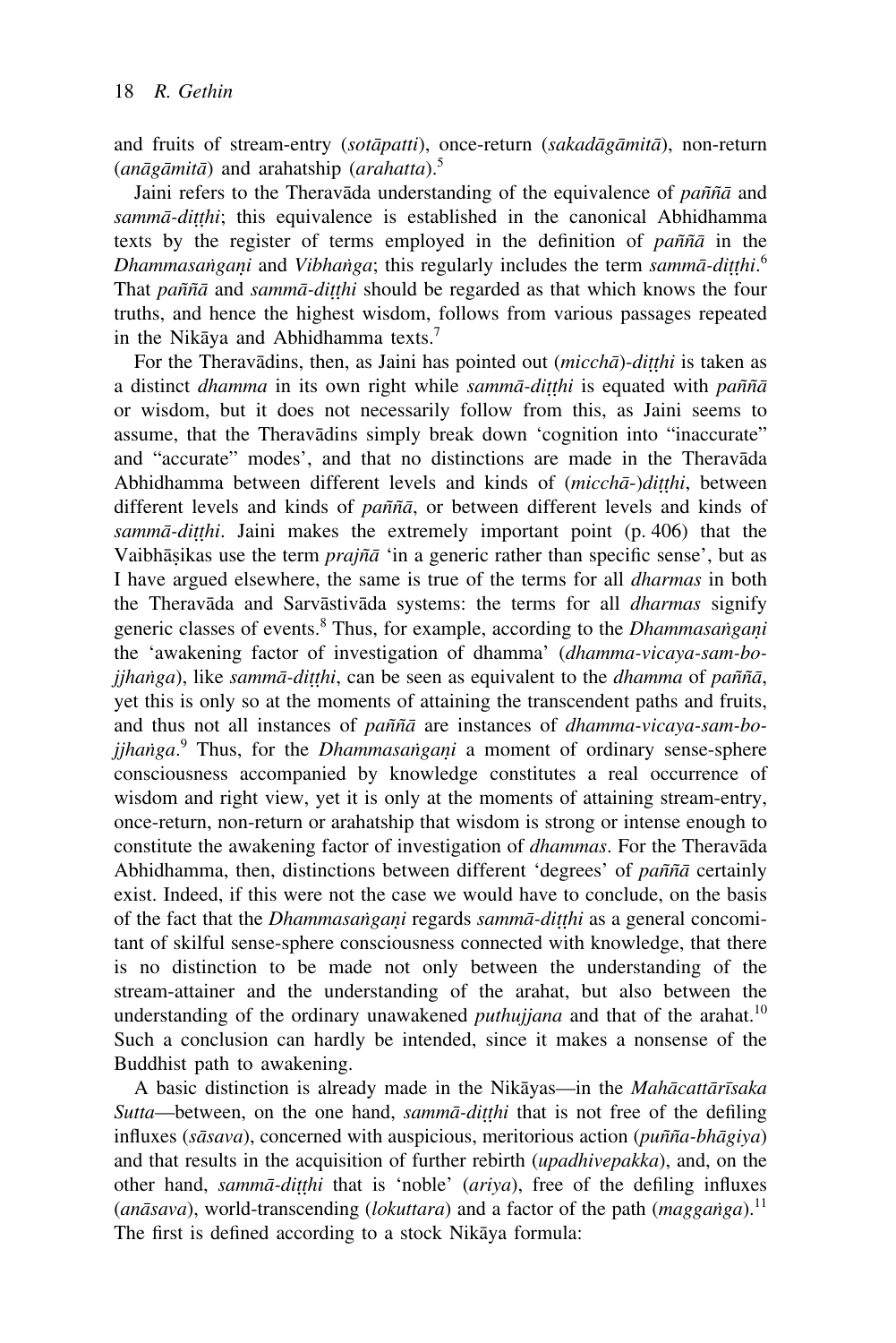There are such things as giving, sacrificing, offering, the fruit and result of good and bad deeds, this world and the next world, mother and father, beings who are spontaneously born, ascetics and brahmins pursuing and following right practice who, having directly known and realized for themselves both this world and the next, make it known.<sup>12</sup>

The commentary explains that the former is concerned with ordinary insight (*vipassana¯*), while the latter is concerned with the right view gained at the time of attaining the transcendent path.<sup>13</sup> In other words, the Theravada Abhidhamma is clearly working with an understanding of *pan˜n˜a¯/samma¯-ditthi* that allows distinctions of degree to exist: some instances of wisdom or right view amount to a fuller or more complete understanding and knowledge than others, despite the fact that all instances represent manifestations of the one and the same kind of *dhamma*.

The comment of the *Atthasalini* to the effect that the three higher paths of once-return, non-return and Arahatship see only what has already been seen by the lower path of stream-attainment is not necessarily inconsistent with the view that *sammā-ditthi* admits of differences of degree or intensity.<sup>14</sup> Essentially the same thing may be experienced more fully and deeply.

Furthermore, in detailing which *cittas* no longer arise for the stream-attainer, the commentator makes it clear that he does not interpret the *Dhammasan˙gani* as proposing that there is no distinction in understanding attained between the stream-attainer and the arahat.<sup>15</sup> The stream-attainer does not abandon all ignorance and thus has not perfected wisdom. He abandons five kinds of *akusala citta*: four connected with view (*ditthigata-sampayutta*) and one connected with doubt (*vicikicchā-sampayutta*). There remain seven types of unskilful *citta* that the stream-attainer still experiences: the four rooted in greed and delusion, which may or may not be connected with conceit (*mana*) but are not connected with (*miccha¯)-ditthi*, two rooted in aversion and delusion, and one connected with restlessness (*uddhacca*). All seven of these *cittas* are thus rooted in delusion (*moha*); the stream-attainer's understanding cannot be perfect; some degree of ignorance or delusion remains to be abandoned, and some degree of wisdom or understanding remains to be attained.<sup>16</sup>

If we examine the *Dhammasangani* description of each of the four transcendent paths, we find that the path of stream-attainment is described as 'for the sake of abandoning views' (*ditthigatānam pahānāya*), the path of once-return as 'for the sake of weakening sensual desire and aversion' (kāmarāga-vyāpādānam *patanūbhāvāya*), the path of non-return as 'for the sake of abandoning without remainder any sensual desire and aversion' (kāmarāga-vyāpādänam anavasesa*ppahānāya*), and the path of Arahantship as 'for the sake of abandoning without remainder any desire for the form and formless spheres, conceit, restlessness and ignorance' (*rūparāga-rūparāga-māna-uddhacca-avijjāya anavasesa* $p$ *pahānāya*).<sup>17</sup> This view of the matter fits with the earlier Nikava/Agama tradition of the stream-attainer's abandoning the first three of the ten fetters: *sakka¯ya-ditthi*, *vicikiccha¯* and *sı¯labbata-para¯ma¯sa*. <sup>18</sup> The remaining fetters include *avijjā*, which is completely abandoned only by the arahat.<sup>19</sup>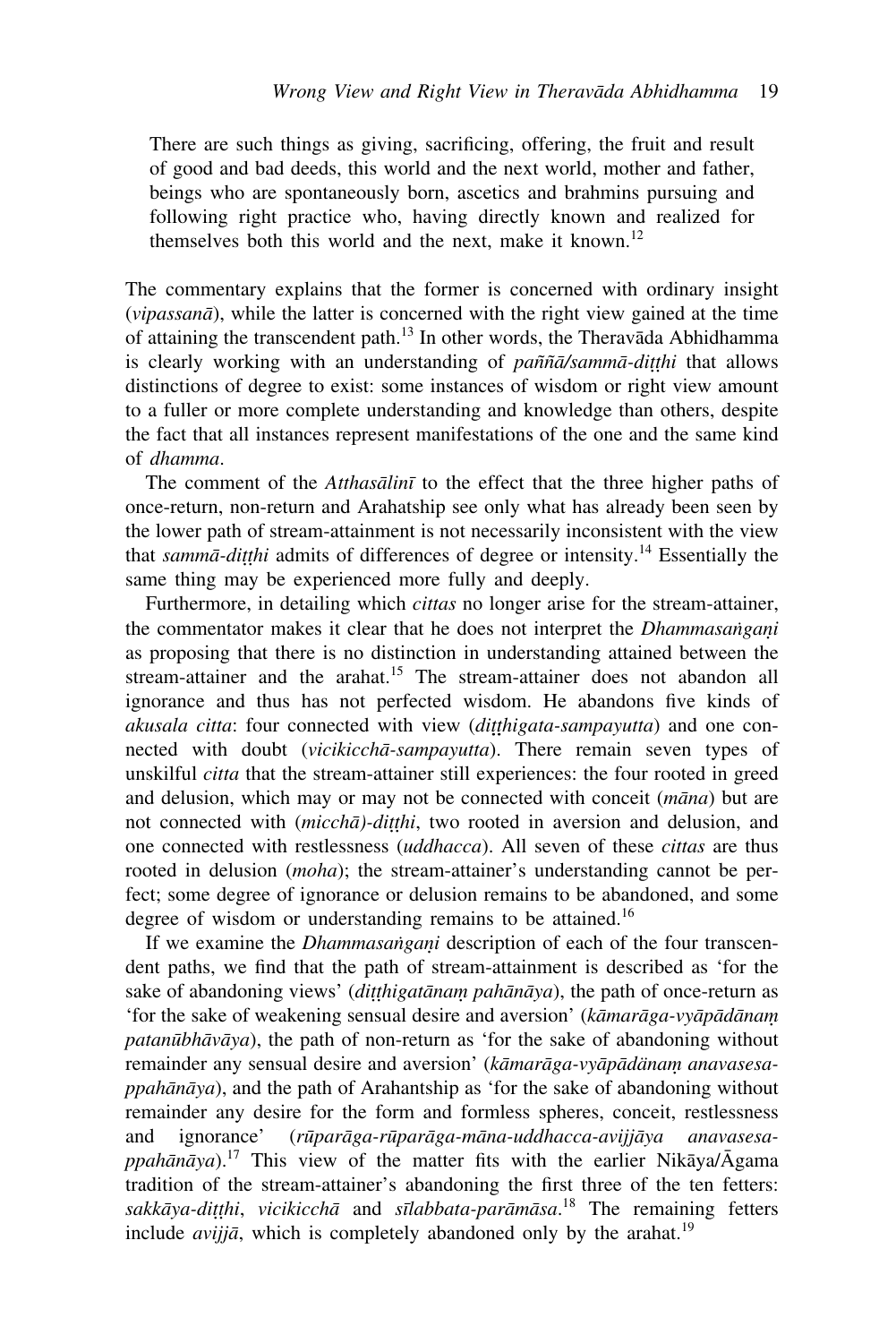#### 20 *R. Gethin*

For the *Dhammasangani* and *Atthasālini*, at the time of the arising of the path of stream-attainment there occurs a particular manifestation of *pañña* that has the function of abandoning all kinds of (*miccha¯*-)*ditthi*; this manifestation of *pan˜n˜a¯* is called transcendent *samma¯-ditthi*. But the abandoning of all these views does not mean that understanding has been perfected. When the *Atthasa¯linı¯* raises the question of the function of *samma¯-ditthi* in the higher paths, its problem is not that with stream-attainment the possibilities of knowledge and wisdom have already been exhausted, but simply that the special function of *samma-ditthi* (i.e., the abandoning of false views) has been accomplished, yet, as everyone knows, the path taught by the Buddha is eightfold and tradition therefore demands that all eight limbs of the path are present not only at stream attainment, but also at the attainment of once-return, non-return and arahatship.

# **Ditthi/drsti as cognitive and affective**

If we consider the general use of the term *ditthi*/*drsti* in Buddhist thought, we see that it combines two logically distinct dimensions: the cognitive and the affective. On the one hand, certain specific views, ways of understanding that can be expressed in terms of formal propositions about the way things are, are characterised as 'false-views' (miccha-ditthi); the most common are *sassatava¯da*, *uccheda-va¯da*, *akiriya-va¯da*, and *sakka¯ya-ditthi*. On the other hand, in certain contexts what seems to be significant about *ditthi* is not so much the cognitive content of a view, but the fact that we cling to it as a dogma, the fact that it becomes a fixed view: this alone is true, all else is foolishness. Thus, even so-called 'right views' can be 'views' (*ditthi*) in so far as they can become fixed and the objects of attachment. Significantly, then, the early texts give us far more details of the cognitive or propositional content of the views we should not hold—the 'false views'—than of the views we should hold—the 'right views'.<sup>20</sup> For to define right view too rigidly and specifically makes for mental rigidity and fixed opinions, when perfect seeing is precisely the transcending of all view points; right view should not be understood as a view itself, but as freedom from all views. This way of thinking is perhaps most clearly expressed in a series of poems found in the *atthaka-vagga* of the *Suttanipata*, but is also implicit in the treatment of 'views' more generally in the Nik $\bar{a}$ yas.<sup>21</sup> We can see the Prajñāpāramitā texts, the Mādhyamikas, Yogācārins and—as Jaini has shown—the Vaibhāṣikas, as all in their way trying to articulate this early tradition of Budhist thought more precisely. What of the Theravadins?

In the light of the fact that *(micchā-)ditthi* is presented in the Nikavas as a certain mental rigidity and opinionatedness, the most striking and significant aspect of the Theravada Abhidhamma treatment of *ditthi* is the fact that it is considered to be exclusively a concomitant of *citta* rooted in greed (*lobhamūla*): *ditthi* can only be present in the mind when greed or attachment occurs; it is confined to four types of consciousness rooted in greed.<sup>22</sup> In order to form a clearer idea of this understanding of the nature of view and its cognitive and affective aspects, it is helpful at this point to consider the registers of terms used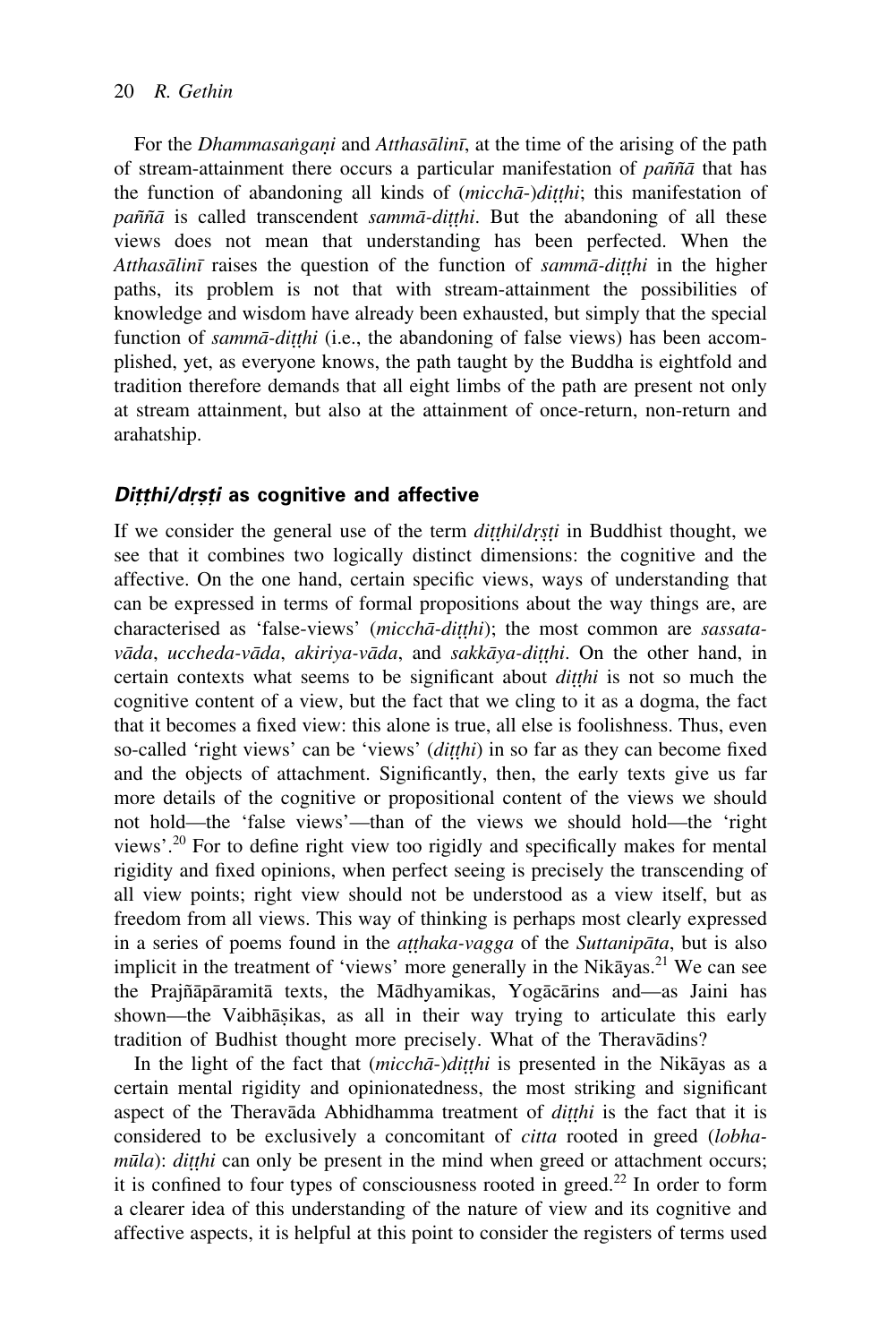in the early Abhidhamma texts, such as the *Dhammasangani* and *Vibhanga*, to define *ditthi* and *moha*, respectively.

The following terms are used to define *ditthi*: gone over to view (*ditthigata*),<sup>23</sup> a thicket of view (*ditthi-gahana*), a wilderness of view (*ditthikantāra*), the contrariness of view *(ditthi-visūkā* $\gamma$ *ika*), the turmoil of view (*ditthi-vipphandita*), the fetter of views (*ditthi-samvojana*), holding (*gāha*), fixity (*patitthāha*),<sup>24</sup> conviction (*abhinivesa*), clinging (*parāmāsa*), a bad path (*kummagga*), a false way (*miccha¯-patha*), falsity (*micchatta*), the realm of (other) systems of crossing over *(titthavatana)*, and the hold of the perverted views (*vipariyesa-gāha*).<sup>25</sup> Most of these terms are drawn from various Nikāya contexts and their precise signification is sometimes unclear; my translations reflect the explanations offered in the *Atthasālini*, and in fact it is worth quoting these in full:

It is 'gone over to view' because it is a way of seeing that, due to its being included among the sixty-two wrong views, has gone over to wrong views in the sense of not seeing in accordance with the truth … View itself is a 'thicket of views' in the sense of being difficult to pass through—like a grass thicket, or a forest thicket or a mountainous region; in the sense of being fearful and dangerous it is a 'wilderness of views'—like a wilderness with bandits and snakes, without food and water; in the sense of overthrowing and conflicting with right view it is the 'contrariness of view', for when the wrong way of seeing occurs it overthrows and conflicts with the right way of seeing. The 'turmoil of view' is the turning to the other form for one who at one time holds the eternalist view and at one time the annihilationist view, for one lost in views is unable to stick with one position, at one time he follows eternalism at another he follows annihilationism. The 'fetter of view' is view itself considered as a fetter in the sense of binding. Because it takes hold of its object firmly as crocodiles and so on take hold of a man, it is 'holding'. As a result of becoming fixed it is fixity. Indeed, by reason of its forceful occurrence, having become fixed it takes hold; and, because it is convinced about permanence and so on, this is 'conviction'. Because it misses the nature of dhammas and insists on holding on by way of the idea of their permanence and so on, it is 'holding on'. A 'bad path' is a path that is vile due to its taking one to what is unbeneficial, or it is a path to the vile descents. As a way that is not in accordance with the truth it is a false way. For even though one who is confused about the way takes a road thinking 'this is certainly the way to such and such village,' it does not bring him to that village, just so, even though one who is lost in view holds a view, thinking 'this is the way to a happy destiny,' it does not bring him to a happy destiny; so a 'false way' is a way not in accordance with the truth. As something that is by nature false, it is 'falsity'. A 'system of crossing over' is where, just because of their roaming about there, it appears the foolish cross over; and because this is the realm of things unbeneficial, it is the realm of other systems of crossing over.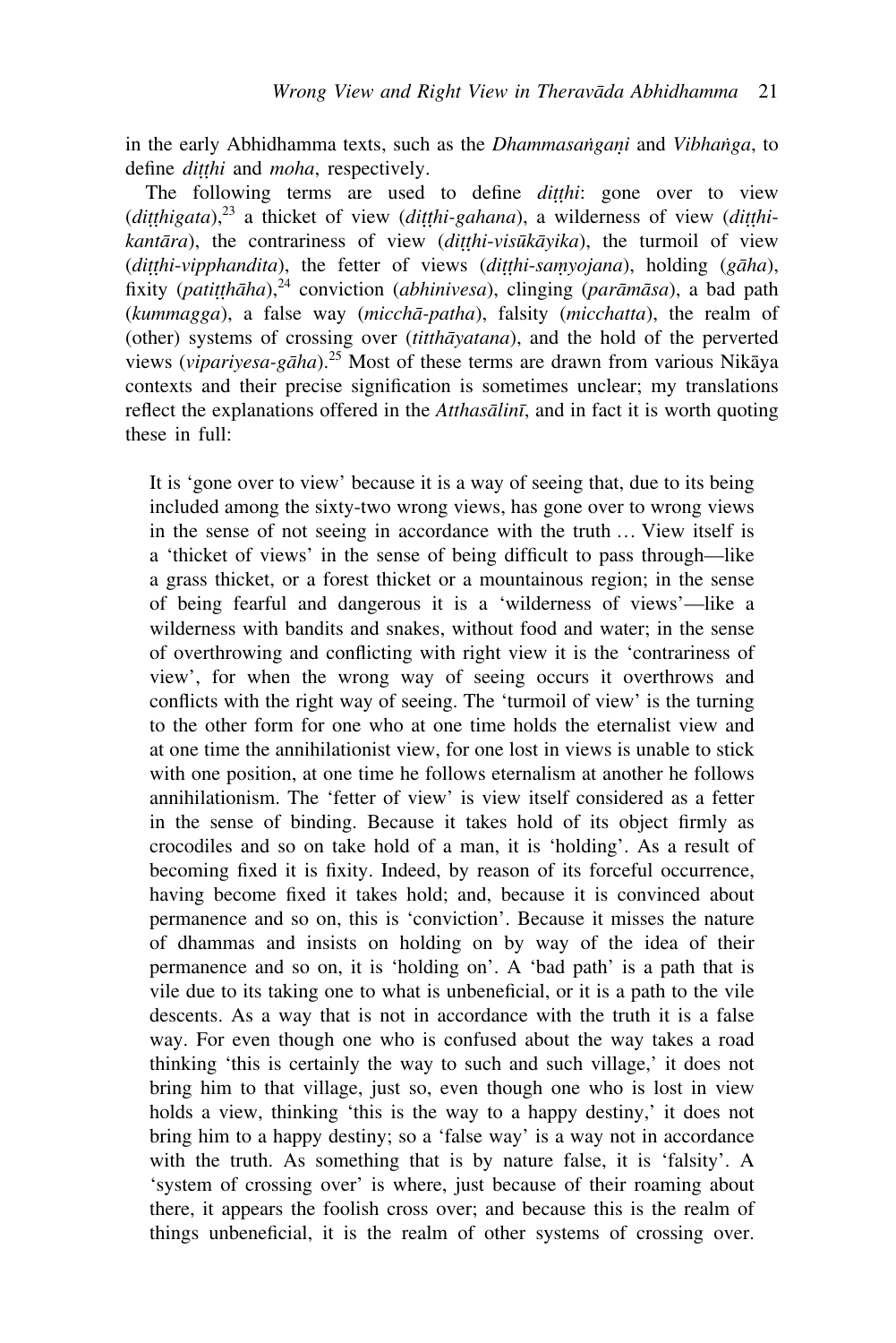Alternatively the 'realm of other systems of crossing over' is a realm in the sense of the dwelling place and country of birth of those belonging to other systems of crossing over. The 'hold of the perverted views' is a holding on which constitutes a perverted view; $^{26}$  alternatively it is holding on because of a perverted view; holding to what is perverted is the meaning.<sup>27</sup>

While there is certainly some notion of the wrong, mistaken and false content of 'view' in this treatment, two related notions seem to dominate: first, that view is something that we hold on to, cling to and that thus becomes rigid and fixed; second, that view is something we get stuck in, tangled in and lost in. Let me straight away turn to the definition of *moha* before passing further comment.

Delusion (*moha*) is: not knowing (*aññāna*), not seeing (*adassana*), not understanding (*anabhisamaya*), not cognising properly (*ananubodha*), not cognising fully (*asambodha*), not penetrating (*appativedha*), not fathoming  $(asa**m**gāhanā),<sup>28</sup>$  not thoroughly fathoming  $(a**pairi**ogāhanā)$ , not regarding impartially (*asamapekkhanā*), not reviewing (*apaccavekkhanā*), lack of vision (*apaccakkhakamma*), stupidity (*dummejjha*), foolishness (*bālya*), not clearly knowing (*asampajan˜n˜a*), delusion (*moha*), strong delusion (*pamoha*), complete delusion (*samoha*), ignorance (*avijja¯*), the flood of ignorance (*avijjogha*), the bond of ignorance (*avijjāyoga*), the latent tendency to ignorance (*avijjānusaya*), the manifestation of ignorance *(avijjā-pariyutthāna)*, and the barrier of ignorance  $(avijiālangī)<sup>29</sup>$  In contrast to the register of terms for *ditthi*, this set of defining terms is dominated by verbal roots connoting knowing and seeing; a further dimension of delusion is suggested by the notion of its not being able to penetrate to and fathom the true nature of things. We should also note that the *Atthasālinī* makes clear that the negative prefix *a*- should not be interpreted as indicating the mere absence of knowing and seeing, but rather a definite *dhamma* that is opposed (*patipakkha*) to knowing and seeing.<sup>30</sup> Ignorance and delusion are thus seen as something that positively obscures the true nature of things. The standard commentarial definitions of *miccha¯-ditthi* and *moha* further bring out their distinctive characteristics.<sup>31</sup> The characteristic of view is inappropriate conviction (*ayoniso abhinivesa*); its function is clinging (*parāmāsa*); its manifestation is wrong conviction *(micchabhinivesa)*; its basis is the absence of a desire to meet the Noble Ones and the like (*ariyanam adassana-kamatadi*); and it should be seen as the ultimate fault (*paramam vajjam* ). Delusion, on the other hand, has the characteristic of mental blindness (*cittassa andhabhāvo*), or of not knowing (*aññāna*); its function is not penetrating (*asampativedha*), or concealing the nature of an object ( $\bar{a}$ rammana-sabhāva-cchādana); its manifestation is the absence of right practice (*asamma¯-patipatti*), or blindness (*andhaka¯ra*); its basis is inappropriate bringing to mind (*ayoniso manasikāra*); it should be seen as the root of all that is unskilful (*sabba¯kusala¯nam mu¯lam* ).

In summary, then, we can see from a cluster of terms used for *ditthi* (*gaha*, *patithāha abhinivesa, parāmāsa*) that for the Theravādins what is significant about *ditthi* is not simply that it is a wrong or false way of seeing, but that it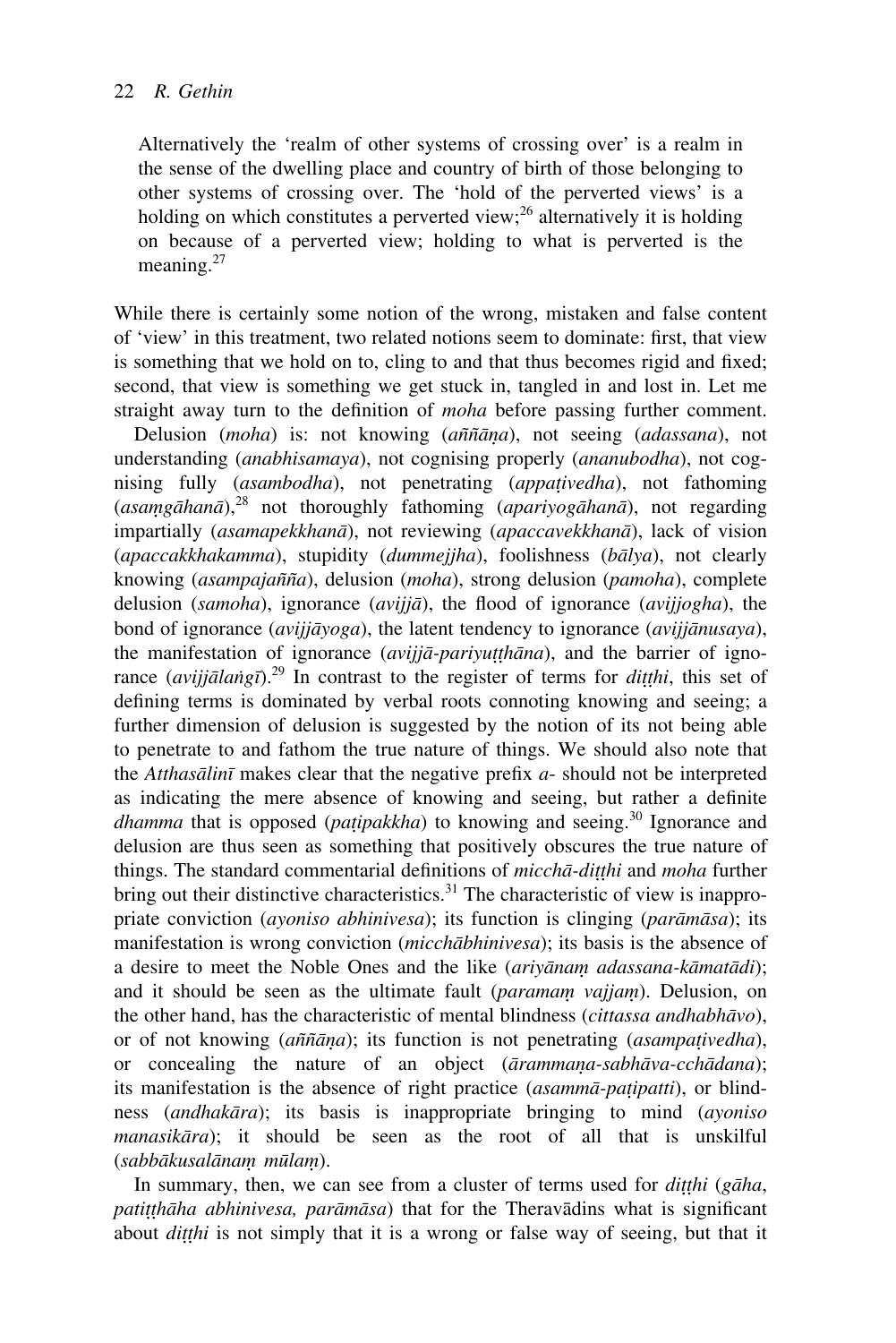is a grasping at or holding on to a particular way of seeing; it is a fixed or rigid view of things. The emphasis in the register of terms for *moha*, on the other hand, is on its not knowing, not seeing, not understanding, on its failure to penetrate (*appativedha*) and get below the surface (*aparivogāhana*) to the true nature of things. $32$ 

It seems, then, that to at least some extent what the Vaibhasikas in their analysis of *drsti* see as a kind of 'judging' or 'determining' (*santirana*), the Theravādins see as *lobha*. The difference is, however, that for the Vaibhāsikas a subtle form of this fixity of view continues after stream-attainment in the form of *samyag-drsti*, while the Theravadins apparently make no provision for its continuation since the greed-delusion that crystallises as *ditthi* is abandoned by the path of stream-attainment. In the Theravada, understanding the tendency to fixed opinion can only exist prior to stream-attainment, since the wisdom of stream-attainment is characterised as *samma-ditthi*, a form of *pañña*<sup>†</sup> that precisely turns away from the inclination to hold fixed opinions; once the four truths have been directly seen, the mind has no inclination to either eternalism or annihilationism, the mind has no tendency to misinterpret Buddhist theory in terms of either annihilationism or eternalism.

# **Right view and belief**

Some fifty years ago Erich Frauwallner highlighted the fact that at one time (in the formula of the four noble truths) Buddhist thought sees 'thirst' (*trsna¯/tanha¯*) as the root cause of suffering, at another time (in the formula of *pratītyasamutpāda*) ignorance (*avidyā/avijjā*); indeed, he saw this as something of an inconsistency.<sup>33</sup> Yet what Buddhist thought seems to be suggesting here is that what is logically distinct—the cognitive and affective, fact and value—is empirically inextricably bound up together; a mind that does not see in accordance with the truth is a mind that tends to grasp. As long as there is ignorance (a blindness to the reality of impermanence, suffering and not-self), there is a tendency for the mind to continue in its perverse insistence that what is impermanent is permanent, what is suffering is happiness, what is not self is self, and what is ugly is beautiful. And this is precisely where the notion of *ditthi* comes in, for it combines both the root causes of suffering: ignorance and greed.

In order to gain a proper understanding of view we need to think carefully about the psychology involved in *ditthi*. Buddhist tradition catalogues a number of wrong-views, but clearly it is not necessary to consciously hold precisely those views in order to be bound up in *ditthi*. The manner in which the Buddhist tradition, from the *Brahmajāla Sutta* to the Madhyamaka, has a tendency to reduce all views to either annihilationism or eternalism, indicates how certain ways of understanding amount to annihilationism or eternalism; in other words, it is possible for us to form an annihilationist or an eternalist understanding in our own minds of a teaching that is intended to be neither. Indeed, the Suttas precisely tell us that some misinterpret what the Buddha teaches as annihilationism;<sup>34</sup> similarly the Prajñāpāramita and Nāgārjuna suggest that others—this time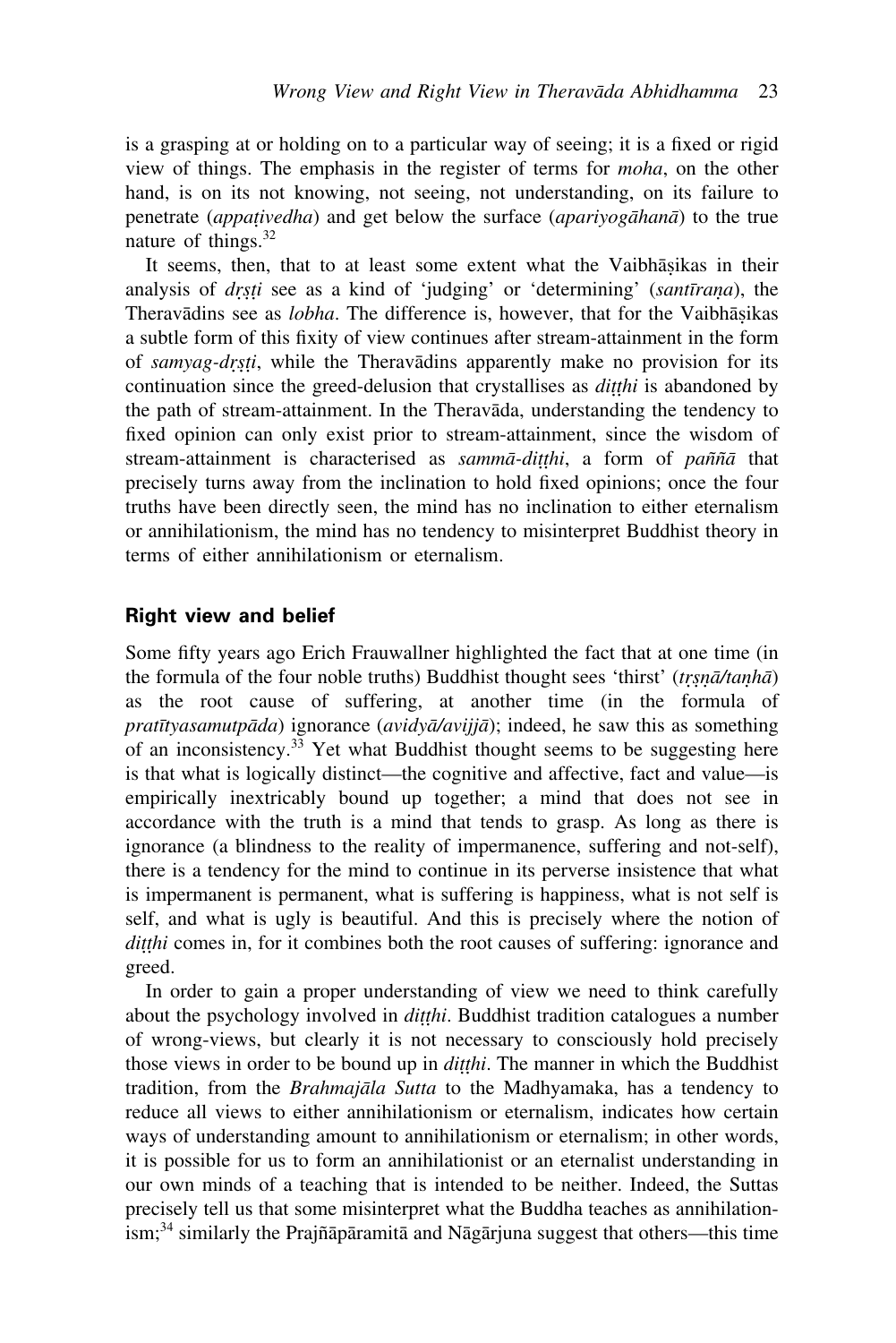'Buddhists'—misunderstand what they are trying to say and accuse them of destroying the Buddha's teaching.<sup>35</sup> What all this implies is that (false) view is as much a matter of the psychology and emotional attitude of the person holding a view as it is of the formal content of the view. The Buddhist tradition recognises that what is formally Buddhist theory can be grasped and held in a manner such that it constitutes wrong view.

On the kind of understanding that defines *samma¯-ditthi* simply as the occurrence of *pan˜n˜a¯* or wisdom, and *miccha¯-ditthi* or false view as an occurrence of something altogether different, namely, a particular psychological crystallization of delusion and greed (which is the understanding that underlies the Theravada Abhidhamma), as a matter of definition *samma-ditthi* can never be *ditthi*. That is, in spite of the fact that the same word is being used, for the Theravāda Abhidhamma *ditthi* and *sammā-ditthi* are not to be seen as different species of the same beast, but essentially different, and in fact *samma-ditthi* shares none of the characteristic qualities of *ditthi*. In the Vaibhasika Abhidharma, on the other hand, *samyag-drsti* and *mithya-drsti* do share the characteristic 'view' quality since they both involve conceptual judgement (*santīrika*). This means that *samyag-drsti/prajñā* and *sammā-ditthi/paññā* are conceived of rather differently in the Vaibhasika and Theravada Abhidharmas. For the Vaibhasikas it appears that *samyag-drsti* can be understood as a kind of correct belief or judgement based, in the case of the stream-attainer, on direct experience of the facts (impermanence, suffering and not-self). Possibly in the case of the ordinary follower of the Buddha's teaching, the Vaibhāsikas understand *samyag-drsti* as equivalent to a correct belief or opinion that is merely in accordance with the facts: that is, a theoretical understanding of impermanence, suffering and not-self rather than one based on direct experience. Yet for the Theravada Abhidhamma, it seems that *samma-ditthi* is never to be conceived of as correct opinion or belief, whether based on theoretical understanding or direct experience.

In the context of a discussion of *jñāna* in Yogācāra texts, Paul Griffiths has recently pointed out that whereas contemporary anglophone philosophers tend to take 'knowledge' as denoting either 'a propositional attitude' (i.e., an attitude, whether occurrent or dispositional, which someone has towards some proposition) or justified true belief, Yogācāra writers take *jñana* as something that is instanced as 'episodic mental events with cognitive significance', and give no hint that *jñāna* can be used to describe assent to some claim or proposition.36 These important observations are equally relevant, I think, to the understanding of *sammā-ditthilpaññā* found in the Theravāda Abhidhamma. Since Buddhist texts furnish *miccha-ditthi* with a formal content, it is all too tempting—perhaps because of the intellectual and cultural assumptions indicated by Griffiths—to assume that *samma¯-ditthi* has a formal content that is precisely the inverse of *miccha-ditthi*, and that 'right view' thus consists in a propositional attitude (whether dispositional or occurrent) towards that content: right-view consists in assent to the claim that things are impermanent, suffering and not-self, to the claim that the five aggregates are suffering, the cause of suffering is craving, the cessation of suffering is the cessation of craving and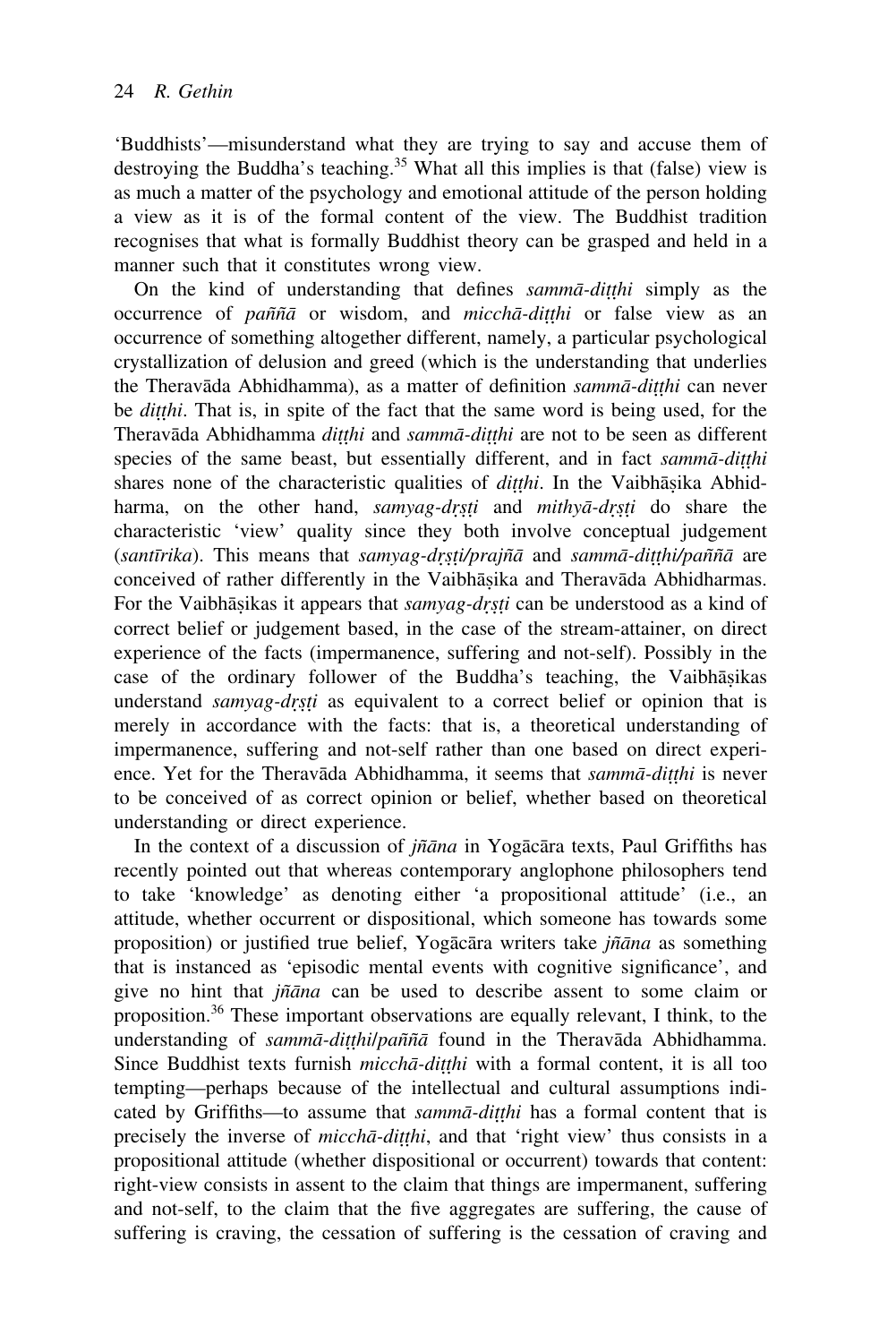that the way leading to the cessation of suffering is the eightfold path, and so on. Indeed, Steven Collins, in a helpful survey of the Nikava usage of the term, has suggested that *samma¯-ditthi*, in addition to being understood as a liberating knowledge that transcends all views, is used to denote first of all a 'pro-attitude' towards the general ideas of karma and rebirth, and secondly a knowledge of or acquaintance with certain basic points of Buddhist doctrine such as the four noble truths and dependent arising. $37$ 

Whether or not this is a correct reading of the Nikaya usage of *samma-ditthi* (I remain doubtful), it is clear that it simply does not work for the early Abhidhamma texts. Thus, when the *Dhammasangani* states that right-view occurs as a mental-concomitant of ordinary, sense-sphere, skilful consciousness—a kind of consciousness that the commentaries suggest might occur when we give a gift, or turn away from harming a living creature or taking what is not given, or perform some other meritorious and auspicious action—it is not suggesting the occurrence of a dispositional attitude towards the propositions of Buddhist teaching, nor acquaintance with basic Buddhist doctrine, nor even a theoretical understanding of Buddhist doctrine.<sup>38</sup> Rather, we must take what it says at face value: the *Dhammasangani* is claiming that at the time of the occurrence of that consciousness some kind of direct awareness of the nature of suffering, its arising, its cessation, and the path leading to its cessation occurs. What I am suggesting, then, is that for a text such as the *Dhammasangani*, the occurrence of ordinary (*lokiya*) 'right view' does not necessarily have anything to do with acquaintance with or knowledge of Buddhist doctrine *per se*; indeed, if this were not the case then the *Dhammasangani* would be claiming that only Buddhists could ever experience ordinary skilful consciousness associated with 'knowledge' ( $n\bar{a}na$ ), only 'Buddhists' (in the sense of those familiar with Buddhist doctrine) could ever give with some sort of awareness that it is good (*kusala*) to give. Of course, it is not impossible that the *Dhammasangani* is making just such a claim, but this is not the natural way to take the text, and such a claim would make it difficult for the *Dhammasangani* to explain how any one could ever want to become a 'Buddhist'.

From the perspective of Abhidhamma, what we generally refer to as belief or opinion must, I think, be analysed as the occurrence of a state of mind in which there is an attachment or clinging to some proposition or theory. If that attachment is directed towards a proposition generally approved by the Buddhist tradition—a proposition such as 'actions have results'—then there is a sense in which the belief or opinion might be regarded, from the Buddhist view point, as 'correct belief'; but such a state of mind remains quite different from actually seeing that actions have results. Attachment to some opinions may be generally more profitable than attachment to others, but it is nonetheless attachment. Rather than the occurrence of a mere belief or opinion in the flow of mental states, *sammā-diṭṭhi* is presented in the Abhidhamma as in some manner always a direct seeing of the four truths, and never simply a 'pro-attitude' towards or belief in, say, the four truths. For the Abhidhamma analysis, such a pro-attitude, if free from attachment and hence skilful, is possibly to be understood in terms of 'faith' (*saddha¯*); if rooted in attachment, it must be considered unskilful and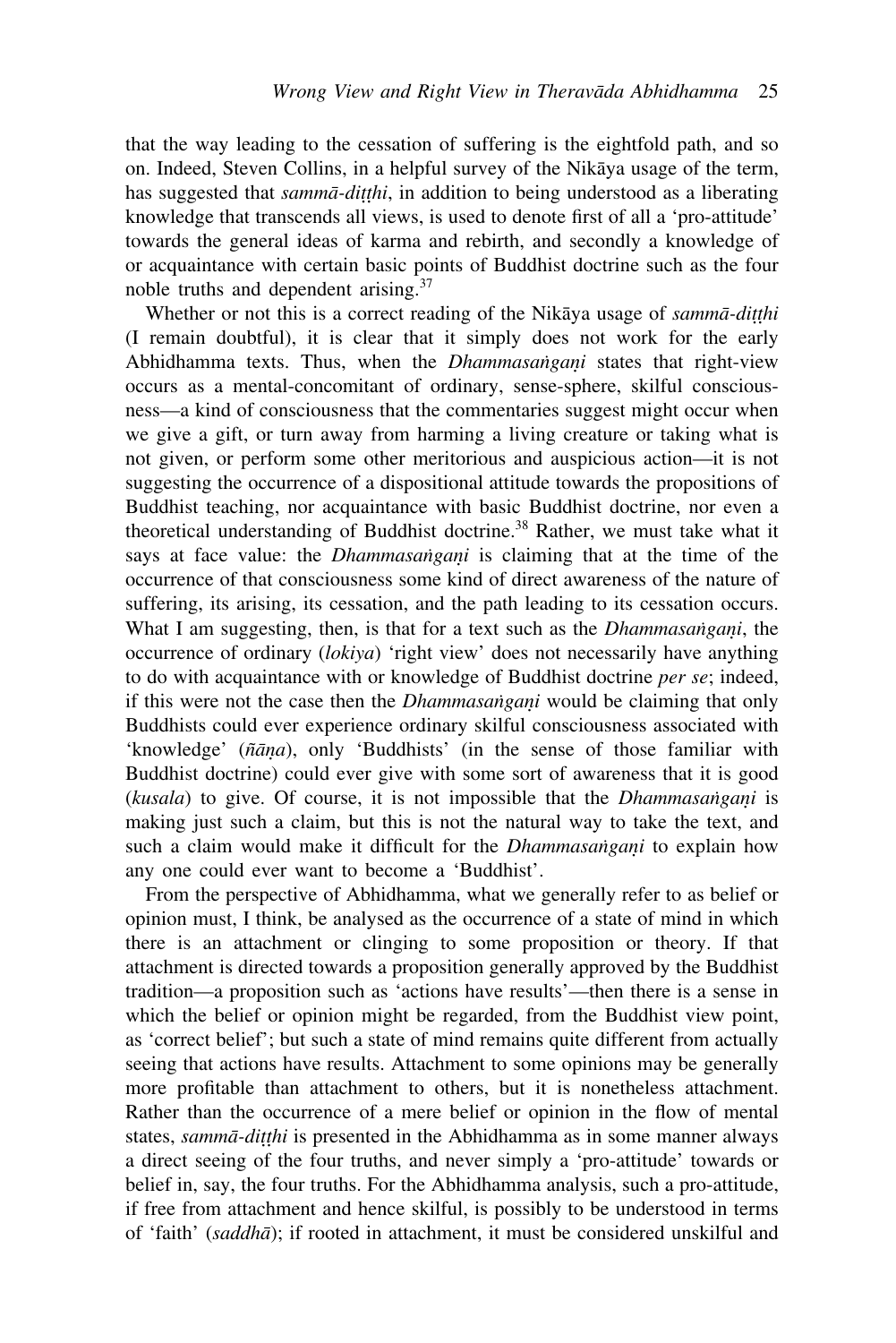possibly even as *ditthi*. Thus, the mental processes involved in someone agreeing with the proposition that actions have results, do not necessarily entail any occurrence of even ordinary (*lokiya*) *samma¯-ditthi*. In fact, they might from the point of view of Abhidhamma be entirely *akusala*. On the other hand, we may fleetingly see and understand that actions do indeed have results without the proposition 'actions have results' ever being consciously formulated in our minds. I am suggesting here that according to the Theravada definition of sammā-ditthi/paññā, it is always something that is, in Vaibhāsika terms, essentially 'beyond judgement' (*asantīrika*).

If, in some sense, we directly see the four truths whenever the *dhamma* that is termed *pañña* occurs, why do we not immediately become stream-attainers or even arahats? I suggested earlier that the Theravada Abhidharma, like other systems of Abhidharma, recognised different degrees or intensities of *pañña*. This raises a question that appears in various forms and guises through the history of Buddhist thought—the question of gradual or sudden awakening: is it possible to only half (or a tenth) understand the four truths? I think the Abhidharma understanding of these matters works along the following lines: in ordinary consciousness we do indeed directly see the four truths, but for various reasons (and the reasons are necessarily psychologically deep, subtle and complex) we wilfully ignore what we have seen; in effect, it passes us by and we are unaffected and unchanged by it. In this sense, seeing the four truths is like seeing anything else. I may look at the same view on different occasions but be quite differently affected by it on each occasion. What is significant about the path of stream attainment, however, is that it is a direct seeing of the four truths that does affect us; in fact, it changes us forever.

## **Notes**

- 1 de La Valle´e Poussin, Louis (trans). 1971. *L'Abhidharmakos´a de Vasubandhu: Traduction et Annotations*, 6 vols, Brussells: Institut Belge des Hautes Études Chinoises; English translation by Pruden, Leo M. 1988. vols, 4 Berkeley: Asian Humanities Press. Frauwallner's studies were originally published in *WZKSO*, 7 (1963), 20–36; 8 (1964), 59–99; 15 (1971), 69–121; 16 (1972), 95–152; 17 (1973), 97–121; they have recently been translated into English and published in book form as *Studies in Abhidharma Literature and the Origins of Buddhist Philosophical Systems*, Albany, NY: State University of New York Press, 1995.
- 2 1967. *The Buddhist Analysis of Matter*, Colombo: Department of Cultural Affairs.
- 3 In Lancaster, Lewis (ed). 1977. *Prajn˜a¯pa¯ramita¯ and Related Systems: Studies in Honor of Edward Conze*, Berkeley: University of California, pp. 403–15.
- 4 According to Jaini's chart (p. 411) these five are classed as such, but this is not stated explicitly in the body of the article. That these five are considered *asantīrika*, and thus prior to investigation and judgement, in fact corresponds to the position of *santīrana* in the Theravada understanding of the consciousness process (*citta-vīthi*).
- 5 Dhs 9, 26–36, 55–6, 60, 74–5, 96–9, 116–7, 122–4; that is, of the eighty-nine classes of *citta* listed in the later Abhidhamma, a total of forty-seven are associated with *pan˜n˜a¯*.
- 6 Dhs 11 (§ 16), 14 (§ 37): paññā pajānatā vicayo pavicayo dhammavicayo sal*lakkhana¯ upalakkhana¯ paccupalakkhana¯ pandiccam kosallam nepun˜n˜am vebhavya¯ cinta¯ upaparikkha¯ bhuri medha¯ parina¯yika¯. Vipassana¯ sampajan¯n¯am patodo pan˜n˜a¯ pan˜n˜indriyam pan˜n˜a¯balam pan˜n˜a¯sattham pan˜n˜a¯pa¯sa¯do pan˜n˜a¯a¯loko pan˜n˜a¯obha¯so pan˜n˜a¯pajjoto pan˜n˜a¯ratanam amoho dhammavicayo samma¯ditthi.*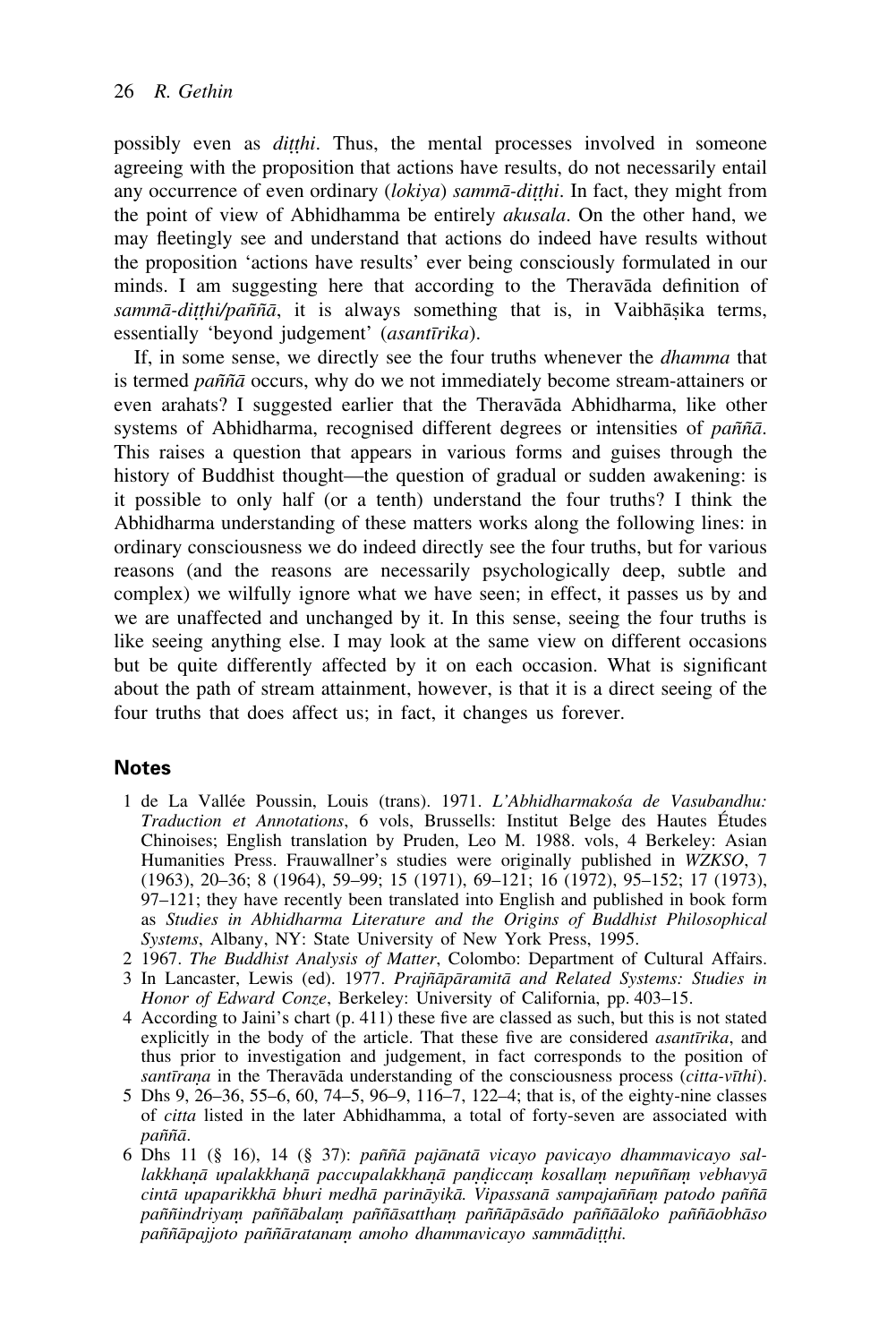- 7 D II 311; M III 251; S V 8–10, 196–200; Patis I 40–2; Vibh 104–5, 235–6; cf. Gettin, R. M. L. 1992. *The Buddhist Path to Awakening: A Study of the Bodhi-Pakkhiya¯ Dhamma¯*, Leiden: E. J. Brill, pp. 119, 190.
- 8 *'Bhavanga* and Rebirth According to the Abhidhamma' in T. Skorupski, T. and U. Pagel (eds). 1994. *The Buddhist Forum*, vol. III, London: School of Oriental and African Studies, pp. 11–35.
- 9 Compare the definitions of *samma¯-ditthi* at Dhs 14 (§ 37) and 63 (§ 297).
- 10 Again compare the definitions of *samma¯-ditthi* at Dhs 14 (§ 37) and 63 (§ 297).
- 
- 11 M III 72.<br>12 atthi dinnam atthi yittham atthi hutam atthi sukatadukkatānam kammānam phalam vipāko atthi ayam loko atthi paro loko atthi mātā atthi pitā atthi sattā opapātikā atthi *loke samanabra¯hmana¯ sammaggata¯ samma¯patipanna¯ ye iman˜ ca lokam paran˜ ca lokam sayam abhiñña sacchikatva pavedenti*. The reverse of this—the view that there is no such thing as giving, etc.—Vibh 392 terms 'wrong view consisting of ten points' (dasa-vatthukā micchādițțhi).
- 13 Ps IV 131.
- 14 As 241.
- 15 As 245.
- 16 The precise nature of the distinction that Jaini is trying to make between 'understanding attained' and 'defilements overcome' is unclear to me. Jaini's distinction is in part reminiscent of the kind of distinction found especially in Yogācāra writings between defilements as obstacles in themselves (*kles<sup>†avarana*) and the obstacles to knowledge</sup> (*jñeyāvaraṇa*), but the progression here—the defilements are overcome while the obstacles to knowledge remain to be abandoned by the higher stages of the *bodhisattva* path—is the reverse of the one Jaini suggests is assumed by Theravada texts; namely, that full knowledge is gained while defilements yet remain to be overcome.
- 17 Dhs 60 (§ 277), 74–5 (§§ 362, 363, 364); cf. commentary at As 214, 238–9: 'With regard to the third path, "for the sake of abandoning without remainder" means "for the purpose of abandoning with no remainder the fetters weakened by the path of once-return".'
- 18 Note that Dhs takes *parāmāsa* as an alternative term for *ditthi* (see later).
- 19 The ten fetters are *sakkāya-ditthi*, *vicikicchā*, *sīlabbata-parāmāsa*, *kāma-cchanda*, *vya¯pa¯da*, *ru¯pa-ra¯ga*, *aru¯pa-ra¯ga*, *ma¯na*, *uddhacca*, and *avijja¯*. The stream-attainer abandons the first three; the once-returner abandons the first three and further weakens greed hatred and delusion; the non-returner abandons the lower five; the arahat abandons all ten (e.g., M I 141–2). Nett 14 refers to the first seven as forming a distinct group (cf. As 376–7).
- 20 The *khuddhaka-vatthu* section of the *Vibhanga* details some one hundred and eleven kinds of (wrong) view; there is some overlap here, but the vast majority (one hundred and two) concern, directly or indirectly, some sort of view about the nature of the 'self'. The most significant views not concerned with the self are wrong view that consists in ten points (see note 15) and the only view for which a *bhikkhu* can be censured in the Vinaya; namely, *assada-ditthi* or the view that there is no fault in sense pleasures (*natthi kāmesu doso ti*) (see Vibh 368, Vin IV 134–5). Perhaps the fullest definition of the positive content of 'right view' in the Nikayas is found in the *Apannaka Sutta* (M I 400–13); this largely takes the form of an expansion of the stock formula used in the *Mahācattārīsaka Sutta* to define 'ordinary' right view (see note 14); otherwise right view is defined in the context of the explanation of the eightfold path as knowledge of suffering, its arising, its cessation and the way leading to its cessation (see note 9).
- 21 See Gómez, Luis O. 1976. 'Proto-Mādhyamika in the Pāli Canon', *Philosophy East and West*, 26, 137–65; Collins, Steven. 1982. *Selfless Persons: Imagery and Thought in Theravāda Buddhism*, Cambridge: Cambridge University Press, pp. 120-31.
- 22 Dhs 75, 80–2.
- 23 The use of *gata* at the end of compounds is often largely pleonastic, but I have translated it as 'gone over to' in order to facilitate the translation of the following commentarial explanation.